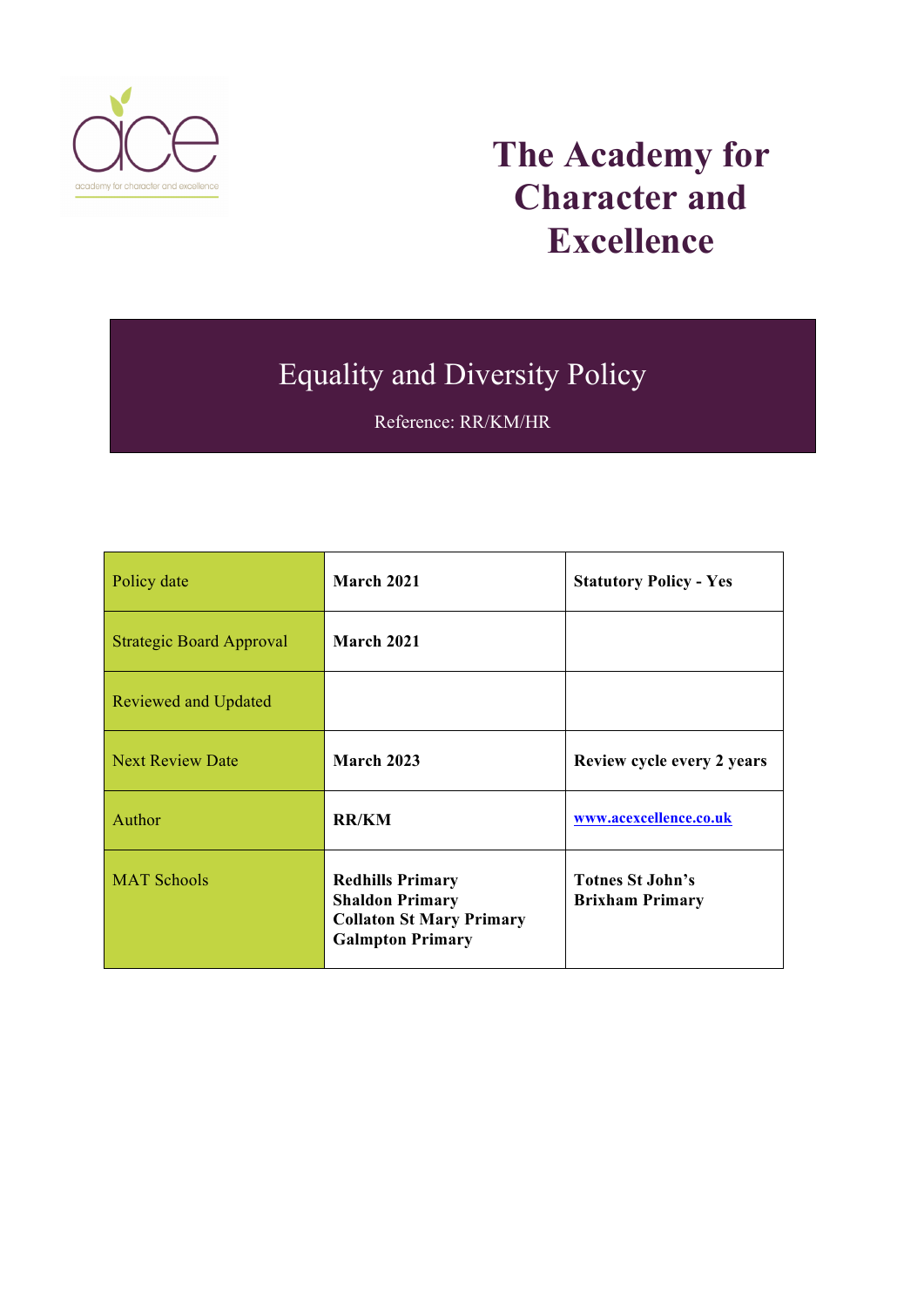### **Who should use this policy?**

This policy sets out The Academy for Character and Excellence's approach to equality and diversity and its aims in being an inclusive organisation. The Trust is committed to promoting equality and diversity and a culture that actively values difference and recognises that people from different backgrounds and experiences can bring valuable insights to the Trust. This policy is relevant to all staff, pupils, parents, carers, governors, trustees, volunteers, consultants and visitors alike.

#### **CONTENTS**

| 3 <sup>7</sup>  |  |
|-----------------|--|
| $\overline{4}$  |  |
|                 |  |
| 6               |  |
| $7\overline{ }$ |  |
| 8               |  |
| 9               |  |
|                 |  |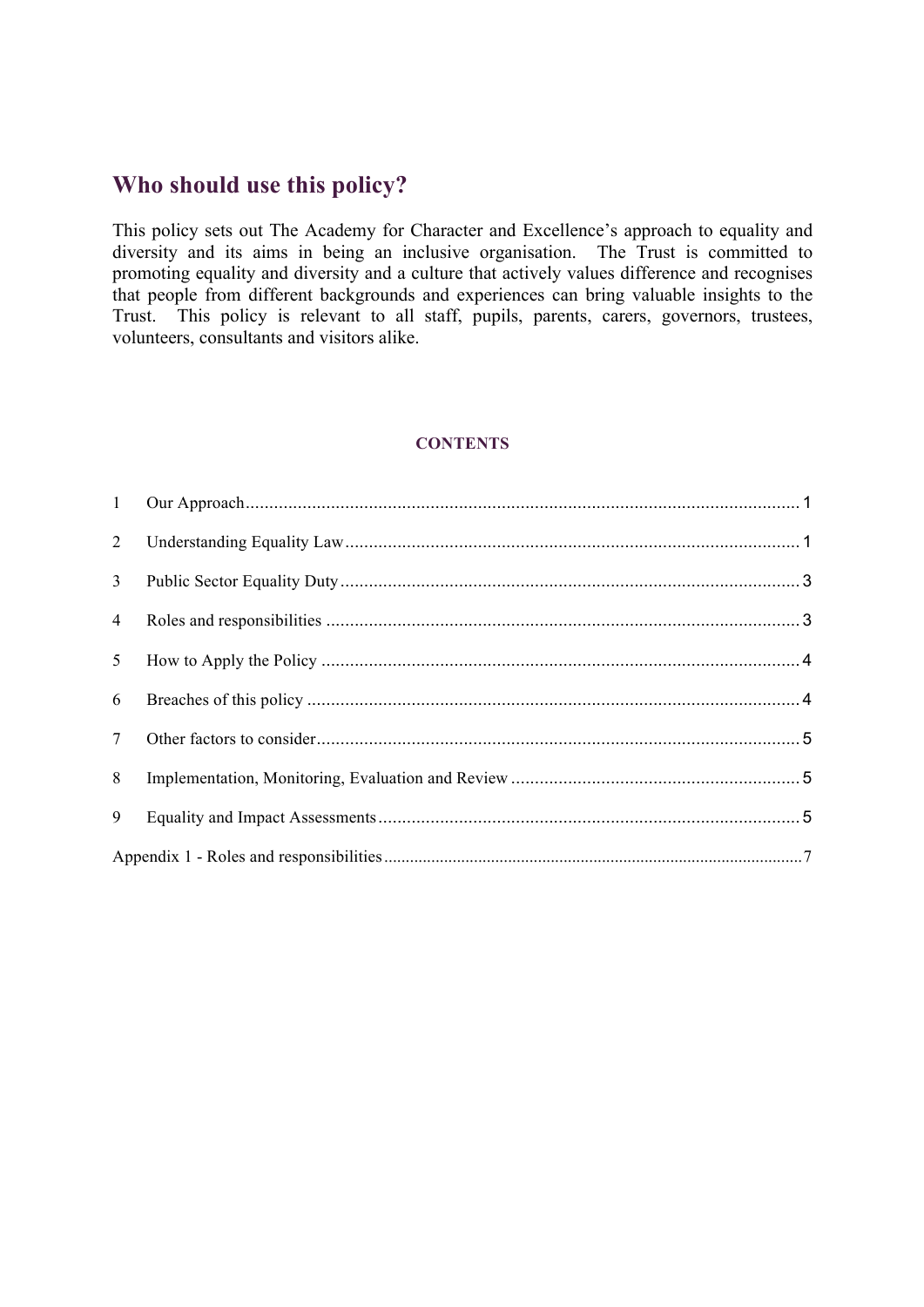#### <span id="page-2-0"></span>1 **Our Approach**

The Trust is fully committed to promoting the principles in respect of the Equality Act 2010 and also other legislation and international conventions designed to promote equality and respect for human rights.

We seek to embed equality of access, opportunity and outcome for all members of our Trust community, within all aspects of Trust life.

Our Mission is to achieve excellence though cultivating character, sharing talents and pursuing innovation. Each one of our schools in the Trust have their own set of values which sits under the Trust mission.

The Trust has established its core values of Uncompromising Excellence, Creativity, Tenacity, Courage, Responsibility, Community, Compassion and Equity.

In line with our values the Trust desires to advance equality of opportunity by ensuring that all aspects of the functions of the Trust promote equality and community cohesion and celebrate diversity. In addition, the Trust shall always seek to prevent and stop any discrimination, harassment or victimisation, and to ensure that no one is unfairly disadvantaged due to a protected characteristic.

It is essential to understand that it is everyone's duty (members, directors, governors, staff, volunteers and pupils) to follow the principles set out in this policy. Further, this applies to all aspects of the work of the Trust. This will include:

- All aspects of teaching and learning. This will include admissions, school discipline, exclusions and reward systems.
- All decisions made pursuant to any employment policies and practices.
- Any other function, for example, decisions made as part of the complaints policy or any other policy.

Furthermore, we respect the religious beliefs and practice of all staff, pupils and parents, and comply with all reasonable requests relating to religious observance and practice.

#### <span id="page-2-1"></span>2 **Understanding Equality Law**

The Equality Act 2010 operates by identifying specific "protected characteristics" and then setting out what discrimination is prevented by law. It is very important to note that an employer may be liable in relation to disability discrimination both where it knows and where it ought reasonably to know that someone may be disabled. In relation to any protected characteristic, it is important to be proactively mindful of whether or not discrimination is taking place and not to just react to individuals raising concerns about discrimination. This means consideration should be given to issues which may potentially be discriminatory before making decisions. It is important to document how equality issues were considered as part of decision making. Further the Trust has a general duty to promote inclusion and eliminate discrimination.

The protected characteristics are as follows: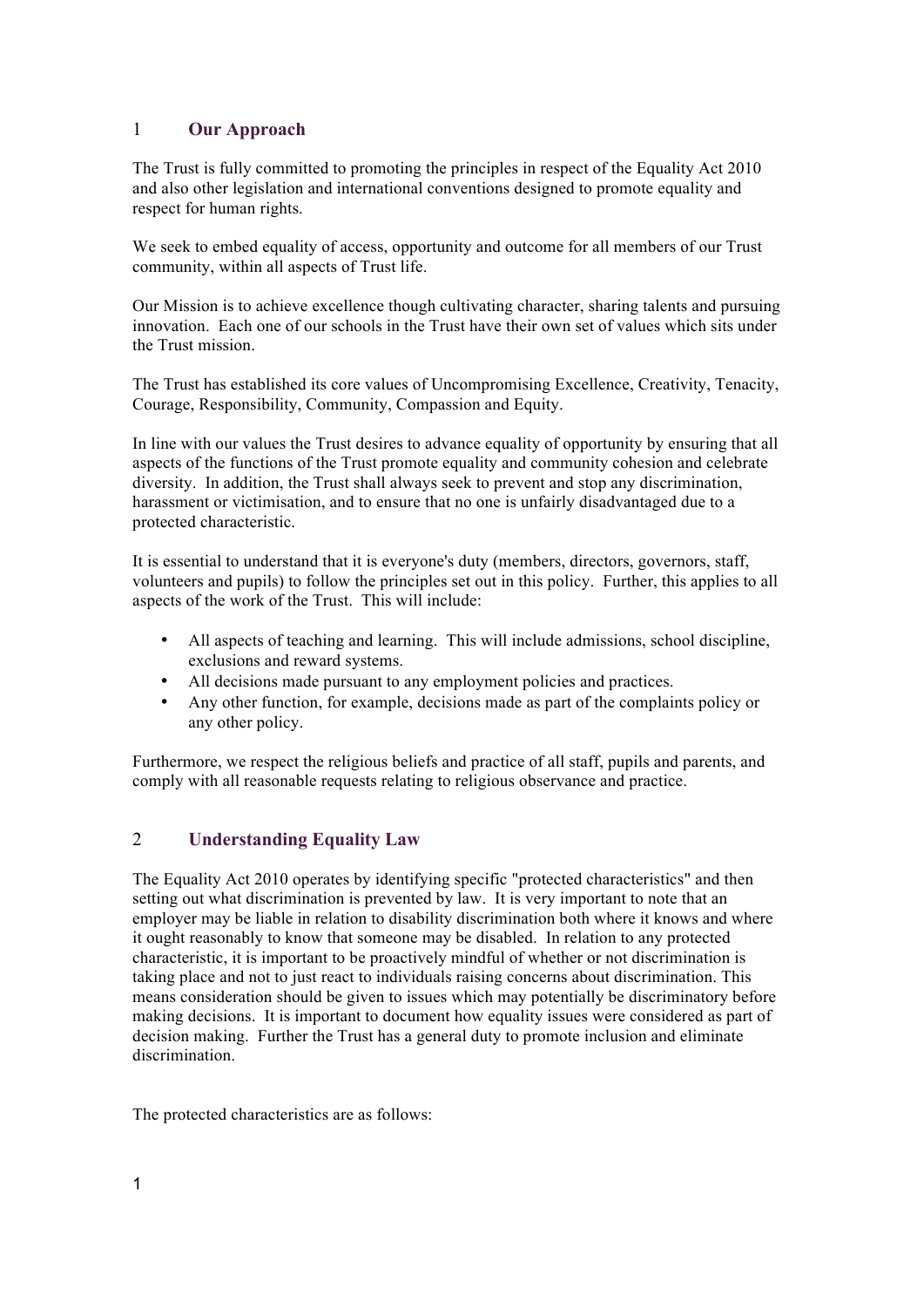- **Age** A person of a particular age or a range of ages (e.g. 18 30 year olds). Age discrimination does not apply to the provision of education, but it does apply to employees and may also apply to the treatment of parents.
- **Disability** A person has a disability if they have a physical or mental impairment which has a substantial and long-term adverse effect on their ability to carry out normal day-to-day activities.
- Gender reassignment A person has the protected characteristic of gender reassignment if the person is proposing to undergo, is undergoing or has undergone a process (or part of a process) for the purpose of reassigning the person's sex by changing physiological or other attributes of sex. A transsexual person therefore will have the protected characteristic of gender reassignment.
- **Marriage and civil partnership** This applies to people who are married or who have entered into a civil partnership.
- **Race** This includes colour, nationality and ethnic or national origins. This also include Travellers/Gypsies.
- **Pregnancy and maternity** For the purposes of discrimination law, employees have specific rights through the 'protected period'. This starts when a woman's pregnancy begins and ends, if she is entitled to maternity leave, at the end of additional maternity or (if earlier) when she returns to work, or if she is not entitled to maternity leave, at the end of two weeks following the end of the pregnancy.
- **Religion and belief** Religious and philosophical beliefs including lack of belief. Religion and belief discrimination does not prevent a school from carrying out collective worship or other curriculum-based activities, but pupils may withdraw from acts of collective worship.
- **Sex** A man or a woman.
- **Sexual orientation** -Sexual orientation means a person's sexual orientation towards persons of the same sex, persons of the opposite sex, or persons of either sex.

The different types of discrimination are as follows:

- **Direct discrimination**. This is less favourable treatment because of a protected characteristic.
- **Indirect discrimination**. This is when a provision, criteria or practice applied to all persons equally but which puts a person at a particular disadvantage and is not a proportionate means of achieving a legitimate aim.
- **Harassment**. This is conduct which has the purpose or effect of violating dignity or creating an intimidating, hostile, degrading, humiliating or offensive environment.
- **Victimisation**. This is subjecting a person to a detriment because of their involvement with proceedings (a complaint) brought in connection with the Equality Act 2010. In an educational establishment, this also extends protection to pupils whose parent or sibling has made a complaint in connection with the Equality Act 2010. Please note that a person does not have to have a protected characteristic for victimisation to apply.
- **Discrimination arising from disability**. Treating someone unfavourably because of something connected with their disability (such as periods of absence from work or medical conditions), where that treatment is not a proportionate means of achieving a legitimate aim.
- **Failure to make reasonable adjustments.** Failing to make reasonable adjustments where a provision, criterion or practice or physical feature places a disabled person at a substantial disadvantage.

Reasonable adjustments: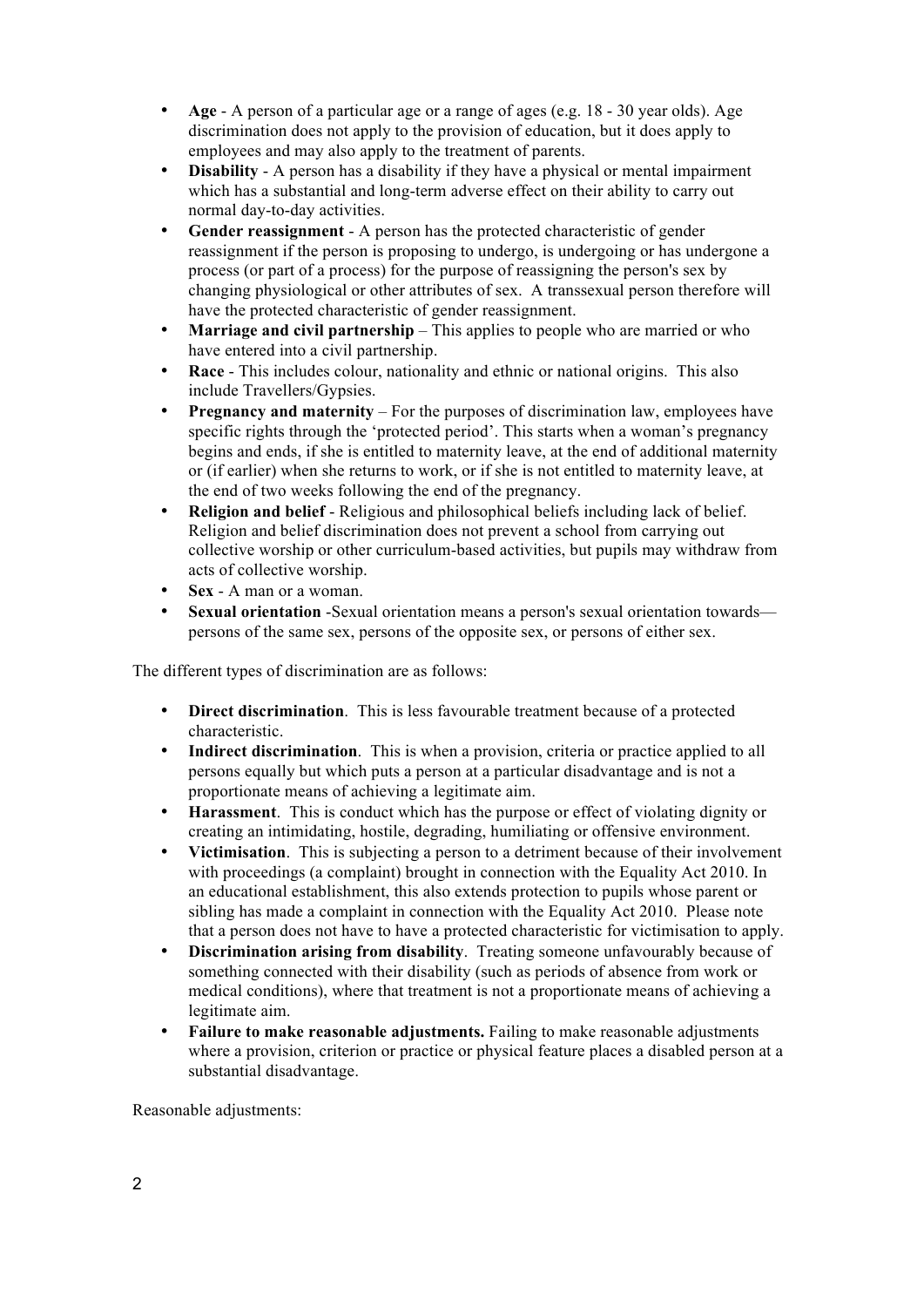Schools are required to take reasonable steps to avoid disadvantage caused by a provision, criteria or practice or a physical feature that puts a disabled person at a substantial disadvantage compared to a non-disabled person. This involves removing or avoiding a physical feature and taking reasonable steps to provide auxiliary aids/services. In a school context, it will also include making sure that disabled pupils have the same level of access to education as non-disabled pupils.

In addition, there are specific forms of unlawful discrimination:

- **Discrimination by association or perception** For example, discriminating against someone because they "look gay", or because they have a gay brother; discriminating against someone because they care for a disabled relative.
- **Gender re-assignment discrimination**. Not allowing reasonable absence from work for the purpose of gender-reassignment in line with normal provision (such as sick leave).
- **Pregnancy/maternity related discrimination**. Unfavourable treatment because of pregnancy or maternity. It includes unfavourable treatment of a female because she is breastfeeding.

#### <span id="page-4-0"></span>3 **Public Sector Equality Duty**

The Trust shall also always have regard to the need to:

- Eliminate unlawful discrimination, harassment and victimisation and other conduct prohibited by the Act.
- Advance equality of opportunity between people who share a protected characteristic and those who do not.
- Foster good relations between people who share a protected characteristic and those who do not.

In working towards achieving the public sector equality duty, the Trust shall seek to:

- Remove or minimise disadvantages suffered by people due to their protected characteristics.
- Take steps to meet the needs of people from protected groups where these are different from the needs of other people.
- Encourage people from protected groups to participate in public life or in other activities where their participation is disproportionately low.

#### <span id="page-4-1"></span>4 **Roles and responsibilities**

The CEO has overall responsibility for equality and diversity matters across the Trust. Within each of our schools, the Headteacher is the designated senior member of staff with overall responsibility for all equality and diversity matters at that school. For further information on the **roles and responsibilities** of the Designated Person see Appendix 1.

It is the responsibility of all staff members, directors, governors and volunteers to:

- Know and understand this policy;
- Treat colleagues, pupils, parents/guardians/carers and visitors with dignity and respect;
- Avoid behaving in any manner that may give rise to claims of discrimination,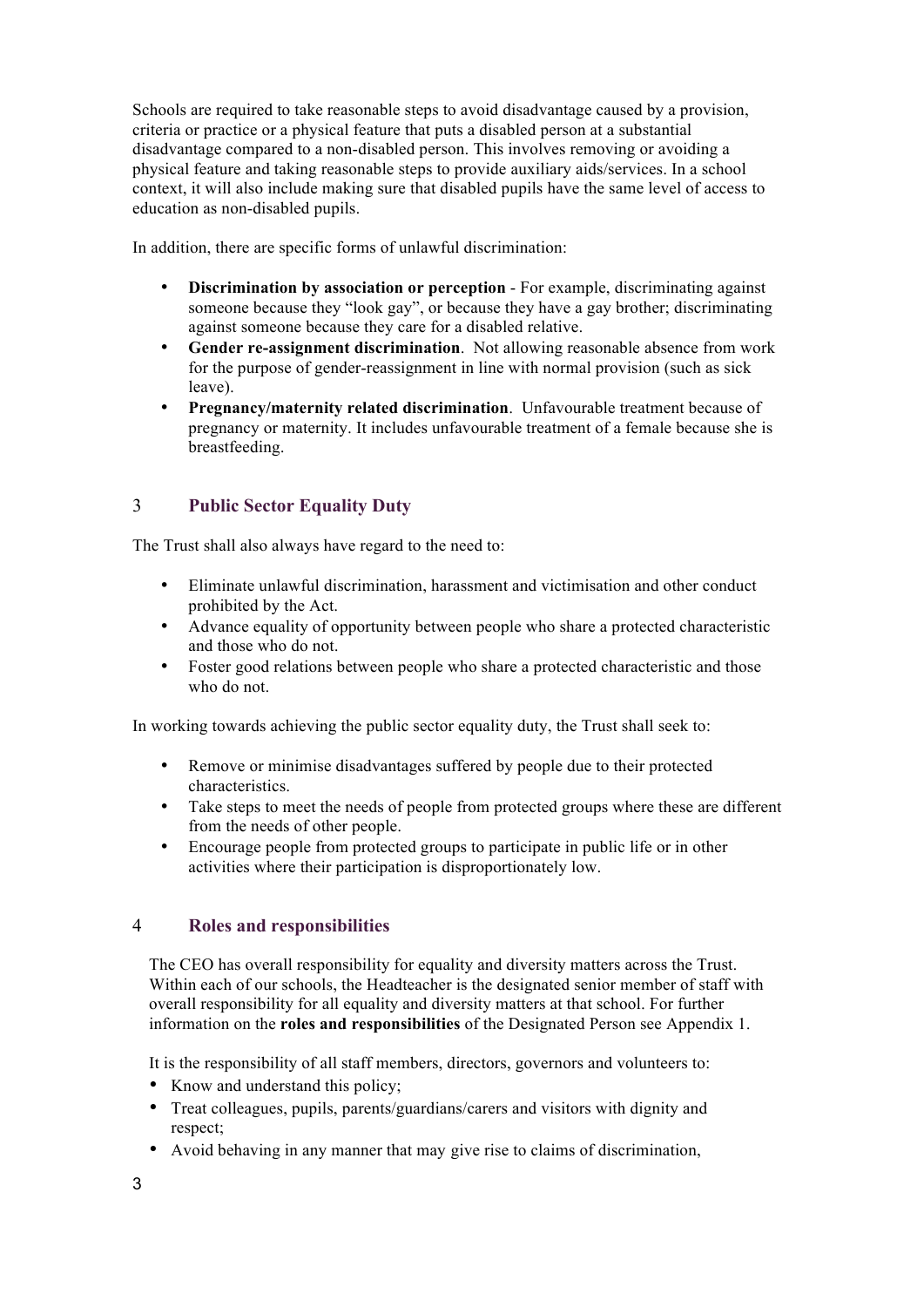harassment or victimisation;

- Support and participate in any measures introduced to promote equality and diversity;
- Actively challenge discrimination and disadvantage at all times;
- Report any issues associated with equality and diversity in accordance with this policy.

It is important to appreciate that an employee is *personally responsible* for their own acts of discrimination, harassment or victimisation carried out during their employment, whether or not the employer is also liable. Any attempt to instruct, cause or induce another person to discriminate, harass or victimise a third person will also amount to unlawful discrimination and any employee doing so will be subject to disciplinary action.

#### <span id="page-5-0"></span>5 **How to Apply the Policy**

The duties described above apply at all times and they must be actively considered when making decisions. The following are designed to be examples only:

- If there is racist or homophobic bullying this must be properly addressed. This will include appropriate discipline and steps to educate any pupil doing such bullying to prevent this from occurring.
- If a pupil has special educational needs and is routinely the subject of discipline, then consideration should be given as to whether or not they require any adaptation of the school behaviour policy or if further investigation of their SEND needs is required.
- If, because of their disability, a pupil is unable to access a particular aspect of the curriculum, then it is important to proactively consider what adjustments can be made.
- It is very important to consider that school trips are properly accessible by pupils with a disability.
- If a pupil/member of staff is undergoing a gender transition, particular care and sensitivity will be required.

#### <span id="page-5-1"></span>6 **Breaches of this policy**

Most of the time, applying this policy will be consistent with good professional practice. However, if you believe that you may have been discriminated against you are encouraged to raise the matter through our grievance procedure.

If you need advice on how to proceed you should speak to your Headteacher, line manager or Trust HR Manager.

Allegations regarding potential breaches of this policy will be treated in confidence and investigated in accordance with the relevant procedure. Employees who make such allegations in good faith will not be victimised or treated less favorably as a result. False allegations which have been found to have been made in bad faith will, however, be dealt with under our disciplinary procedure.

Any member of staff who is found to have committed an act of discrimination or harassment will be subject to disciplinary action. Such behavior may constitute gross misconduct and, as such, may result in summary dismissal. We take a strict approach to serious breaches to the policy.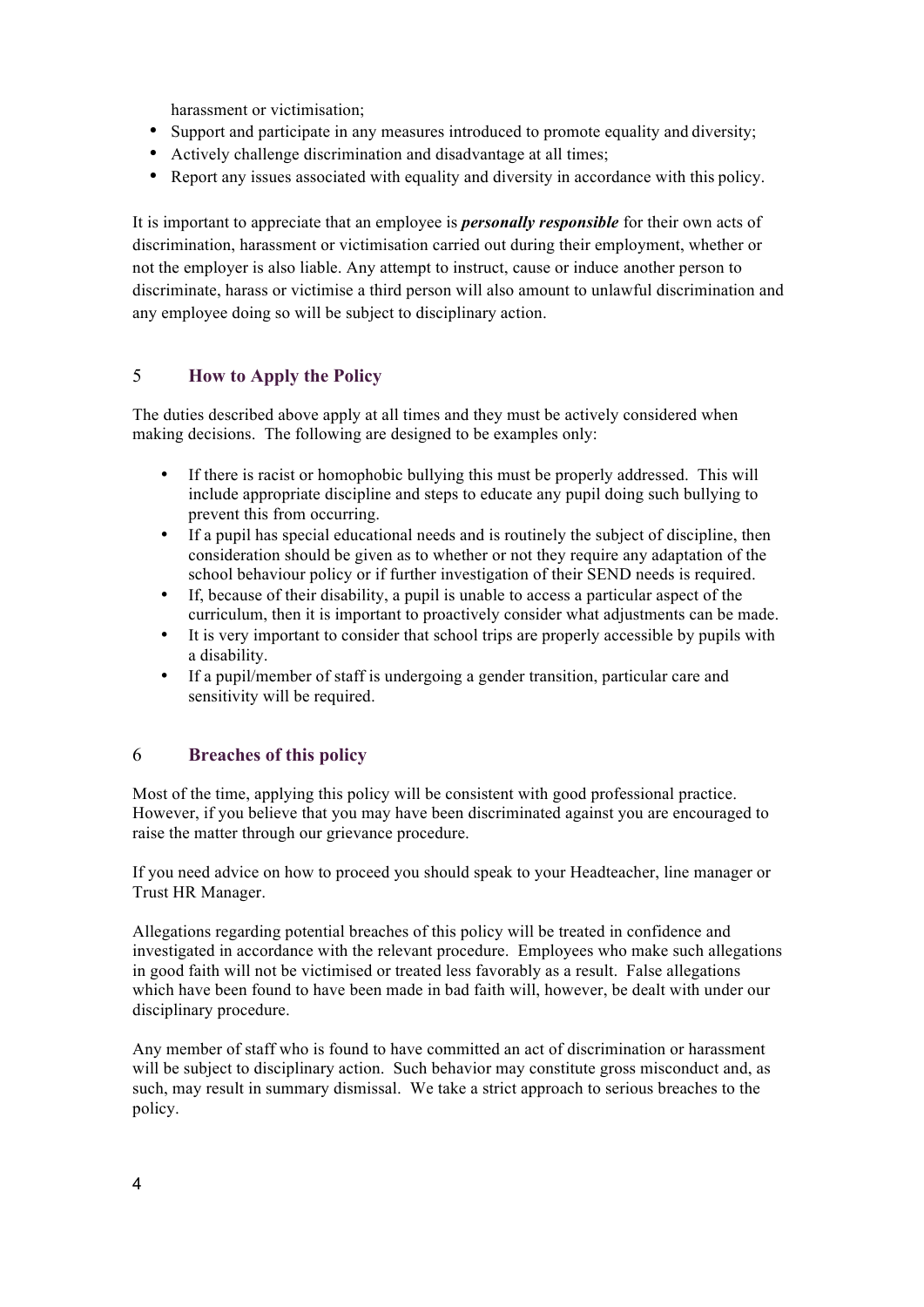#### <span id="page-6-0"></span>7 **Other factors to consider**

The Equality Act 2010 is part of a number of legal duties which schools need to follow. The duties under the Equality Act 2010 will complement other duties such as the Public Sector Equality duty set out above but also the Human Rights Act 1998. It will be important to also consider these duties, such as freedom of expression when making decisions. In addition, there is a duty to be politically neutral which may also be relevant.

The Trust will monitor this policy and ensure that its application is compliant, consistent and fair to all staff.

For more information, guidance can be found from the Department of Education and the Equality and Human Rights Commission Website.

<https://www.gov.uk/government/organisations/department-for-education>

<https://www.equalityhumanrights.com/en>

#### <span id="page-6-1"></span>8 **Implementation, Monitoring, Evaluation and Review**

Within schools the designated senior member of staff with overall responsibility for the implementation, monitoring and evaluation of the 'Equality and Diversity Policy' is the Headteacher.

The designated member of staff is also responsible for ensuring that all pupils, staff, parents/carers are aware of our policy. Additional support would also be provided to any parent or significant person, wishing to know more about the policy and procedures outlined above. A copy of this policy document is available for inspection on the premises during office hours and an electronic copy is posted on our Trust website <https://www.acexcellence.co.uk/policies> and our school website **[website address]** 

This policy document will also be issued as part of a new employee's induction and the contents will be discussed at staff meetings as ongoing training. A copy will be available for staff to access at school and any updates will be discussed with staff when approved.

This policy document will be reviewed and publicised in writing, at least annually and, if necessary, more frequently in response to any significant incidents or new developments in national, local and organisational policy, guidance and practice

#### <span id="page-6-2"></span>9 **Equality and Impact Assessments**

The Trust is committed to promoting equality and participation in all of our activities, whether this is related to the education we provide for our pupils or whether this is related to our responsibilities as an employer.

An equality impact assessment (EIA) is an evidence-based approach designed to help organisations ensure that their policies, practices, events and decision-making processes are fair and do not present barriers to participation or disadvantage any protected groups from participation. This covers both strategic and operational activities, including for example, providing education for our pupils, strategic decision-making, training courses and employment policies.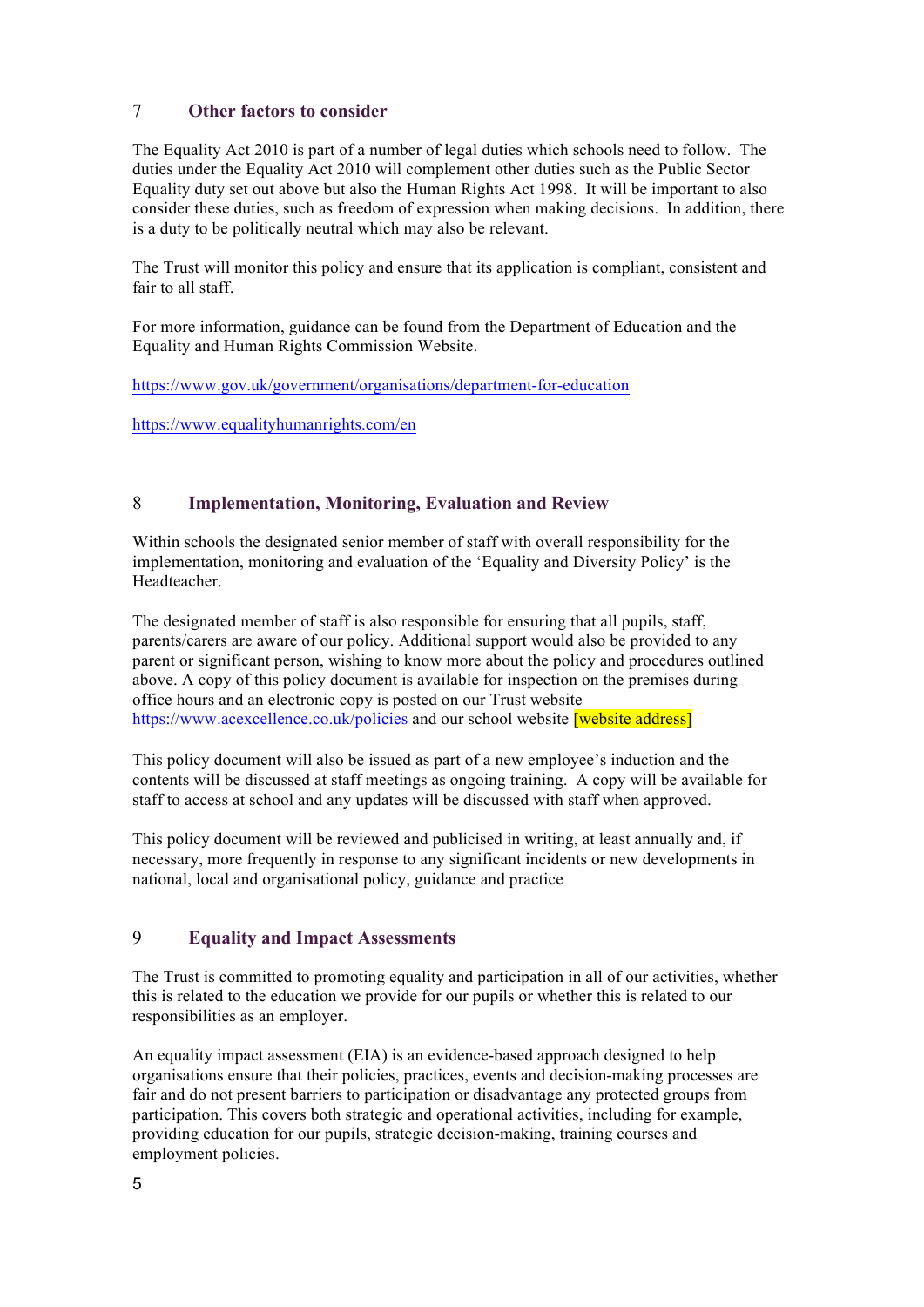The EIA will help to ensure that:

- we understand the potential effects of the policy by assessing the impacts on different groups both external and internal
- any adverse impacts are identified and actions identified to remove or mitigate them
- decisions are transparent and based on evidence with clear reasoning.

These EIA's will be carried out wherever appropriate and will be conducted by the relevant team or nominated person. The Central Services Teams will advise on when these are appropriate.